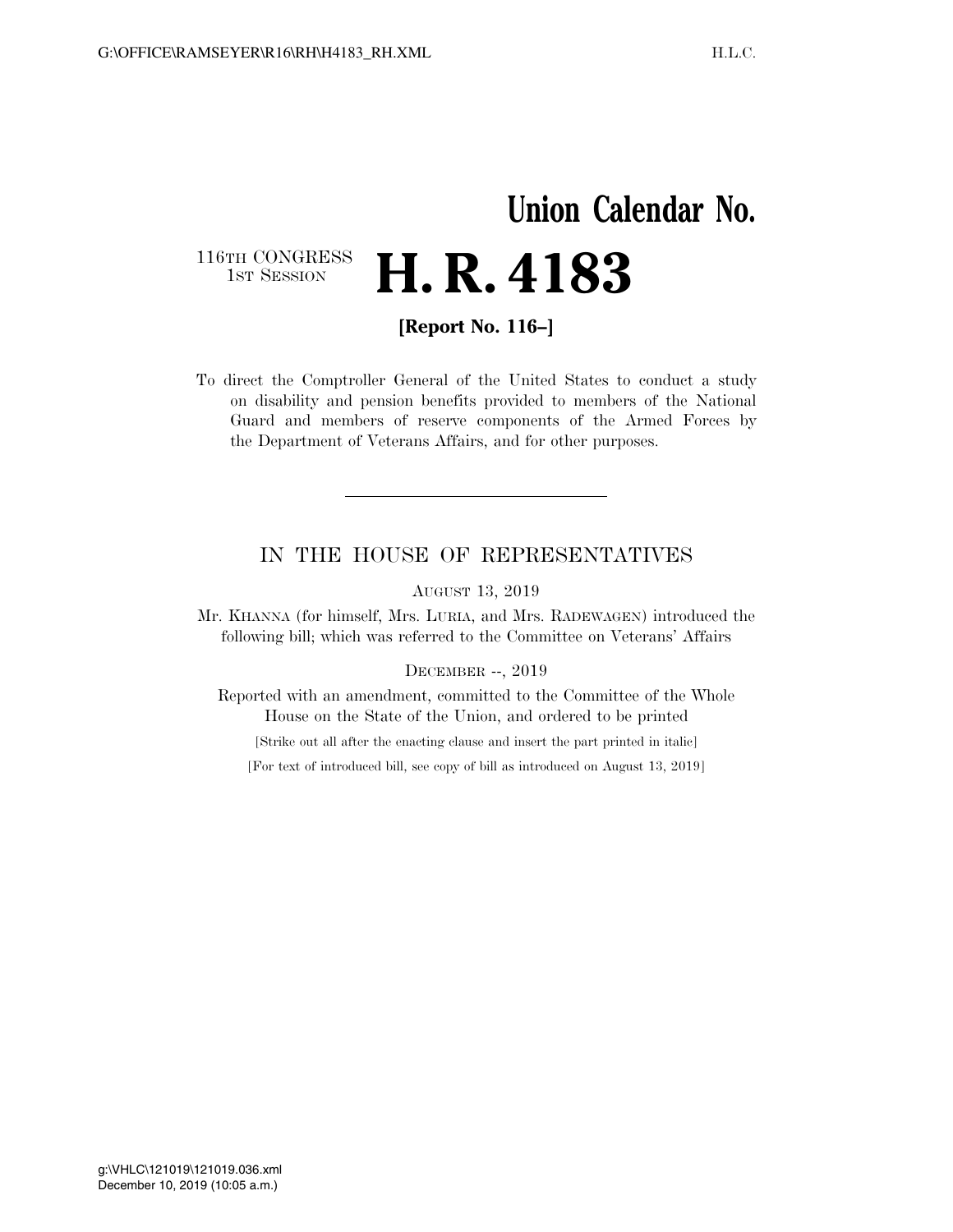## **A BILL**

To direct the Comptroller General of the United States to conduct a study on disability and pension benefits provided to members of the National Guard and members of reserve components of the Armed Forces by the Department of Veterans Affairs, and for other purposes.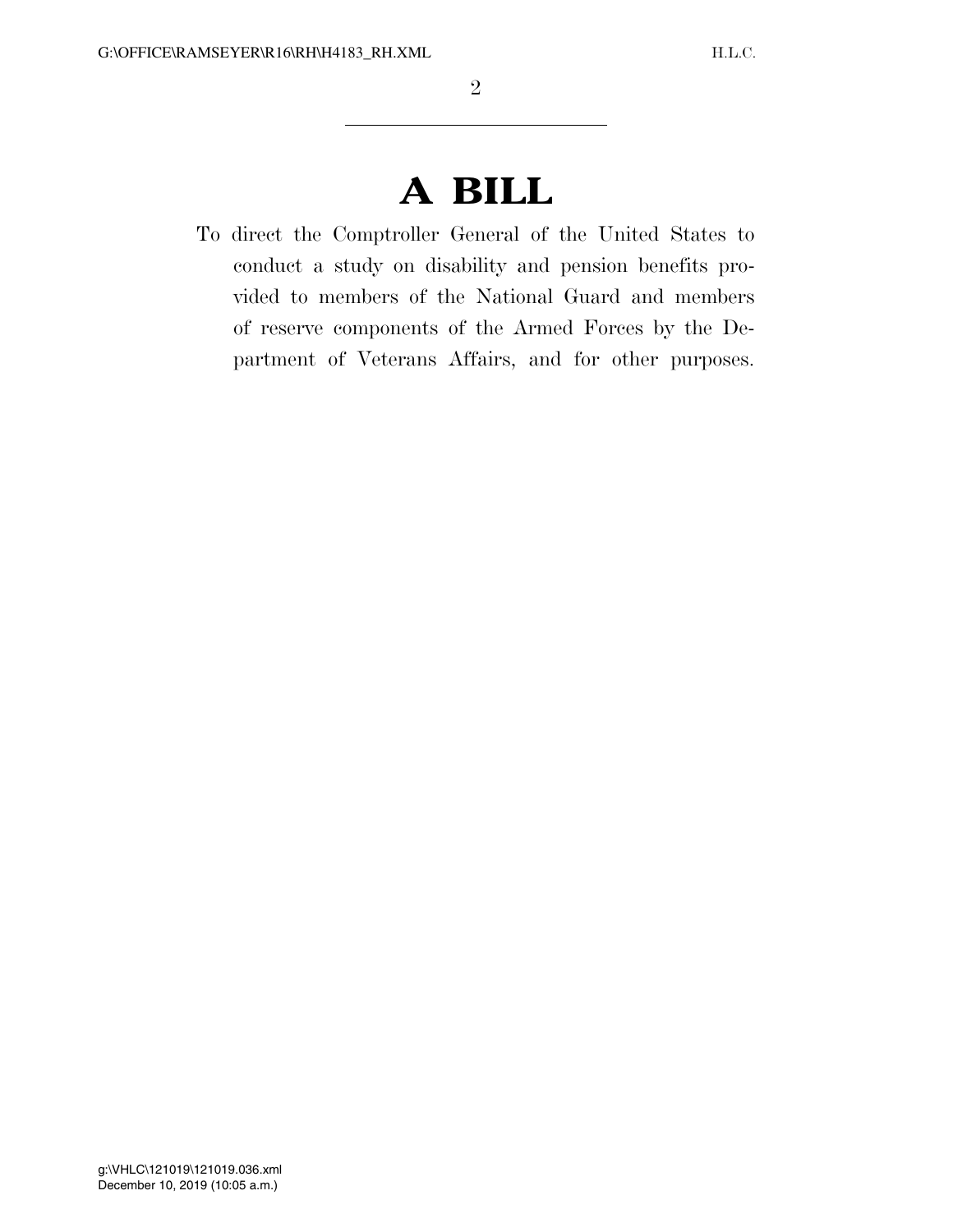*Be it enacted by the Senate and House of Representa- tives of the United States of America in Congress assembled, SECTION 1. SHORT TITLE. This Act may be cited as the ''Identifying Barriers and Best Practices Study Act''. SEC. 2. COMPTROLLER GENERAL STUDY ON DISABILITY AND PENSION BENEFITS PROVIDED TO MEM- BERS OF THE NATIONAL GUARD AND MEM- BERS OF RESERVE COMPONENTS OF THE ARMED FORCES BY THE DEPARTMENT OF VETERANS AFFAIRS. (a) IN GENERAL.—Not later than 36 months after the date of the enactment of this Act, the Comptroller General* 

 *of the United States shall complete a study on disability and pension benefits provided to members of the National Guard and members of reserve components of the Armed Forces by the Department of Veterans Affairs. In con- ducting such study, the Comptroller General shall review, for the period beginning on January 1, 2008, and ending on December 31, 2018, each of the following:* 

 *(1) The number of members of the National Guard and the number of members of reserve compo- nents of the Armed Forces who received disability compensation or pension provided by the Department of Veterans Affairs.*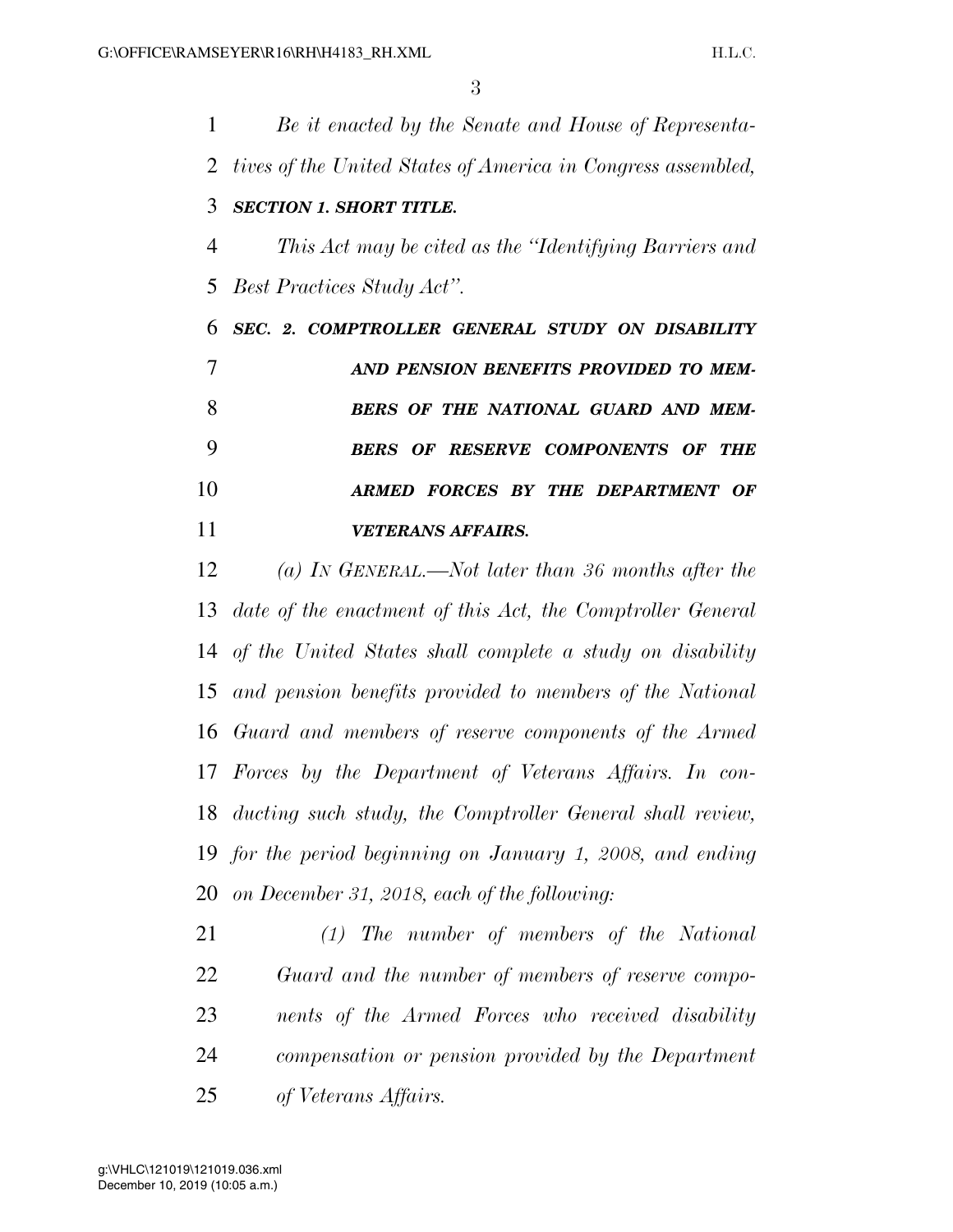| $\mathbf{1}$   | $(2)$ A comparison of each of the following be-     |
|----------------|-----------------------------------------------------|
| $\overline{2}$ | tween veterans who served only in the National      |
| 3              | Guard or reserve components and veterans who served |
| $\overline{4}$ | in the regular components of the Armed Forces:      |
| 5              | $(A)$ The percentage of each group of such          |
| 6              | veterans with service-connected disabilities.       |
| 7              | (B) The number of veterans in each group            |
| 8              | with each disability rating.                        |
| 9              | $(C)$ The number of veterans in each group          |
| 10             | with a service-connected disability, including the  |
| 11             | number of each of the following types of such vet-  |
| 12             | erans in each group:                                |
| 13             | $(i)$ Pilots.                                       |
| 14             | (ii) Veterans who served in the special             |
| 15             | forces.                                             |
| 16             | ( <i>iii</i> ) Veterans who participated in the     |
| 17             | Personnel Reliability Program.                      |
| 18             | (iv) Veterans who underwent diving or               |
| 19             | flight physicals as a regular component of          |
| 20             | their service in the Armed Forces and who           |
| 21             | have a muscular-skeletal or mental health           |
| 22             | <i>condition.</i>                                   |
| 23             | $(D)$ The number of total claims for dis-           |
| 24             | ability compensation and pension submitted, ap-     |